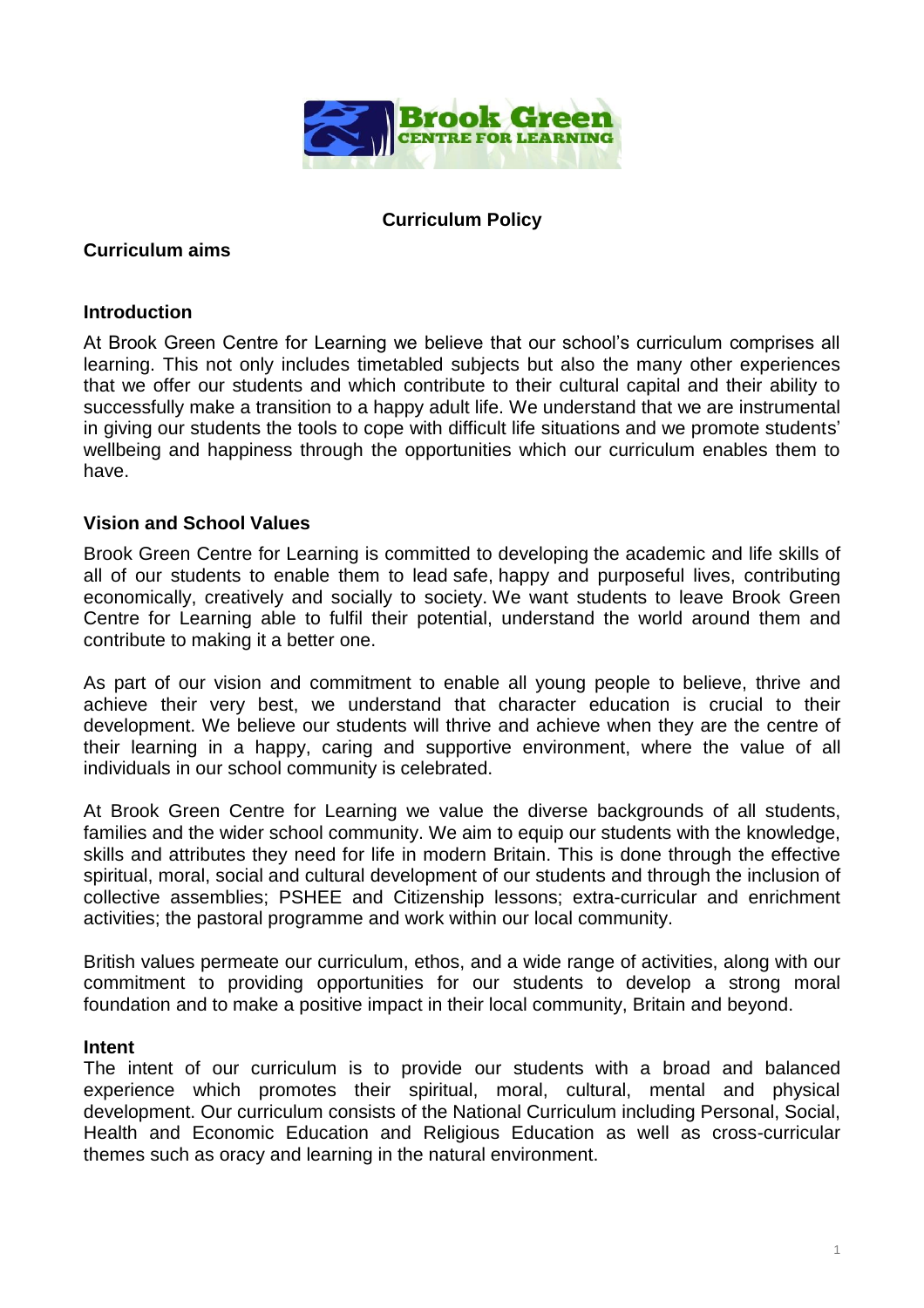We are committed to preparing our students for the opportunities, responsibilities and experiences of later life so that they may become actively involved in their community, contribute to society and live as independently as possible.

We actively seek opportunities to develop sustainable partnerships with a broad range of groups in order to best meet the needs of our students and their families. **Our curriculum aims/intends to:**

- Provide a broad and balanced education for all students that's coherently planned and sequenced towards cumulatively sufficient knowledge for skills and future learning and employment
- Enable students to develop knowledge, understand concepts and acquire skills (including development of their working memory) and be able to choose and apply these in relevant situations
- Support students' spiritual, moral, social and cultural development including their understanding of their own and others' human rights
- Support students' physical development and responsibility for their own physical and mental health, and enable them to be active
- Promote a positive attitude towards learning, including playfulness, curiousity and resilience
- Ensure equal access to learning for all students, with high expectations for every student and appropriate levels of challenge and support
- Be ambitious for all students and enable them to achieve their potential
- Equip students with the knowledge and cultural capital they need to succeed in life
- Provide subject choices that support students' learning and progression, and enable them to work towards achieving their goals
- Develop students' independent learning skills and resilience, to equip them for further/higher education and employment
- Recognise and promote the importance of communication skills including Literacy skills
- Recognise and promote the importance of Numeracy in order to enhance the performance of our students
- Encourage imagination and creativity and develop students' ability to express their feelings
- Provide our students with experiences that will enable them to build self respect, respect for others and the environment

### **2. Legislation and guidance**

This policy reflects the requirements of the [National Curriculum programmes of study,](https://www.gov.uk/government/collections/national-curriculum) which all maintained schools in England must teach.

It also reflects requirements for inclusion and equality as set out in the [Special Educational](https://www.gov.uk/government/publications/send-code-of-practice-0-to-25)  [Needs and Disability Code of Practice 2014](https://www.gov.uk/government/publications/send-code-of-practice-0-to-25) and [Equality Act 2010,](http://www.legislation.gov.uk/ukpga/2010/15/part/6/chapter/1) and refers to curriculum-related expectations of governing bodies set out in the Department for Education's [Governance Handbook.](https://www.gov.uk/government/publications/governance-handbook)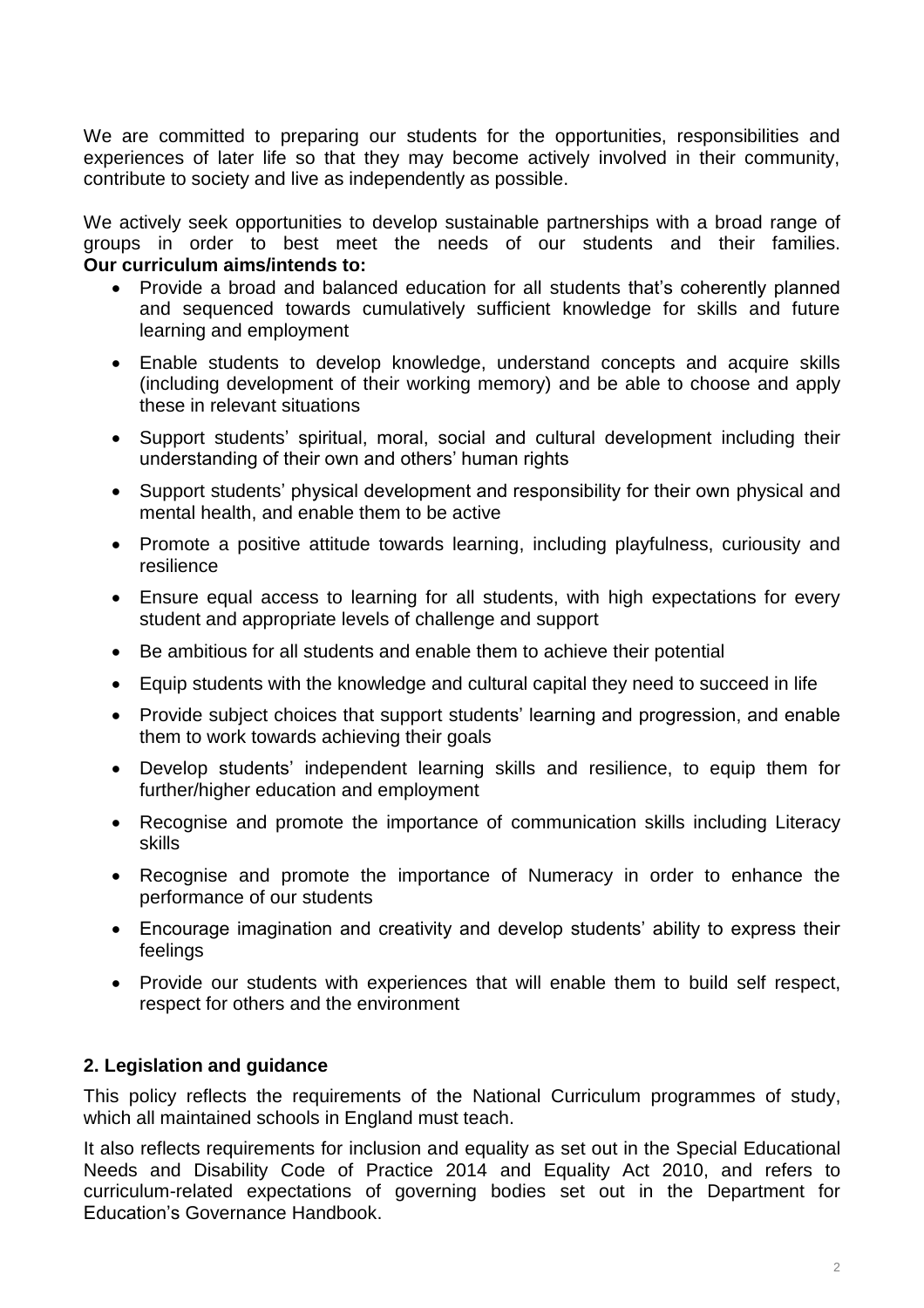# **3. Roles and responsibilities**

# **3.1 The Governors**

The Governors will monitor the effectiveness of this policy and hold the headteacher to account for its implementation.

The governing board will also ensure that:

- A robust framework is in place for setting curriculum priorities and aspirational targets
- Enough teaching time is provided for students to cover the National Curriculum and other statutory requirements
- Proper provision is made for all students, taking into account their different abilities and needs as identified in their Education, Health and Care plans.
- All courses provided for students that lead to qualifications, such as GCSEs, are approved by the secretary of state
- The school implements the relevant statutory assessment arrangements
- It participates actively in decision-making about the breadth and balance of the curriculum
- Students from year 8 onwards are provided with independent, impartial careers guidance, and that this is appropriately resourced

# **3.2 Headteacher**

### **The Headteacher is responsible for ensuring that this policy is adhered to, and that:**

- All required elements of the curriculum, and those subjects which the school chooses to offer, have aims and objectives which reflect the aims of the school and indicate how the needs of individual students will be met
- The amount of time provided for teaching the required elements of the curriculum is adequate and is reviewed by our Governors
- Where appropriate, the individual needs of some students are met by permanent or temporary disapplication from all or part of the National Curriculum
- They manage requests to withdraw children from curriculum subjects, where appropriate
- The school's procedures for assessment meet all legal requirements
- Governors are fully involved in decision-making processes that relate to the breadth and balance of the curriculum
- Governors are advised on whole-school priorities regarding our curriculum in order to make informed decisions
- Proper provision is in place for students with different abilities and SEND needs

Other staff will ensure that the school curriculum is implemented in accordance with this policy.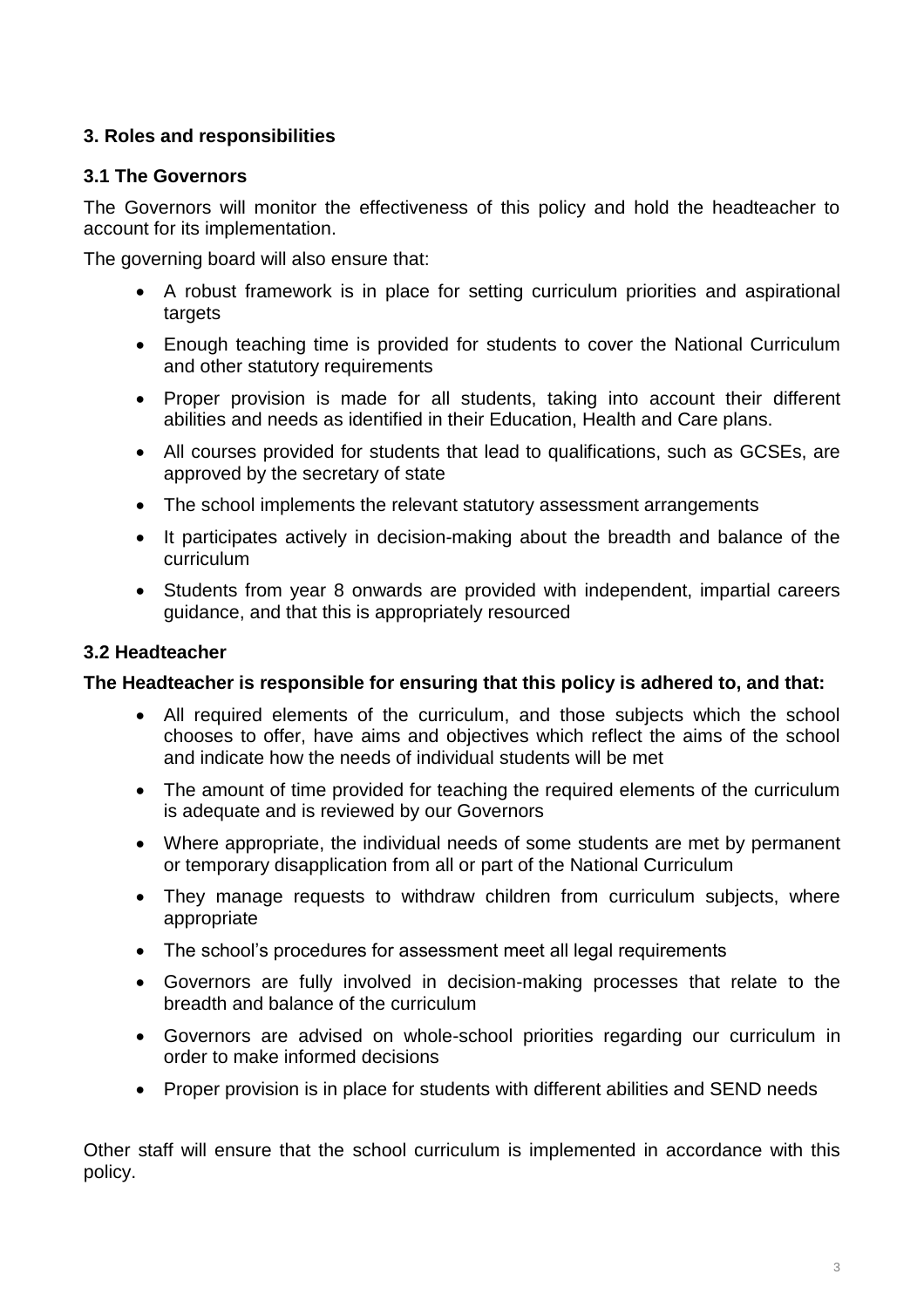# **3.2 Curriculum Leads**

### **Curriculum Leads are responsible for ensuring that this policy is implemented and that :**

- All curriculum areas have schemes of learning in place related, where appropriate, to the National Curriculum and to examination board requirements.
- Schemes of work are followed by all departmental staff
- Schemes of work are monitored and regularly reviewed
- Schemes of work establish how the course content is structured, so that students' skills, knowledge and understanding are developed progressively.

### **3.3 Teachers**

#### **Teachers are responsible for ensuring that:**

- They have a detailed understanding of the curriculum structure and sequence, recognising how each lesson's learning fits into the students' broader development within the subject
- They know what skills students are expected to have gained at each stage of our curriculum and how these prepare students to fulfil their potential and prepare for adulthood
- Students will be supported to access, and be successful in, our curriculum.

#### **4. Organisation and planning**

All National Curriculum subjects are delivered across both Key Stages. Our offer includes English, Maths, Science, Design Technology, Humanities, Food Technology, ICT, Art, Drama, Music, PE, PSHEE, LINE (Learning in the Natural Environment), RE and French.

The Duke of Edinburgh programme is delivered from Year 9 onwards and aims to promote resilience, healthy lifestyles and team work.

In addition, all of our students have individual Precision Training sessions in Literacy and Numeracy. Additional sessions focusing on Literacy and Numeracy are delivered by our Literacy and Numeracy HLTAs and our academic mentor.

Careers education takes place from Year 8.

In Key Stage 4 students study for a range of qualifications. such as GCSE, BTEC, Entry level, Functional Skills , ASDAN and Unit Awards.

Students choose from options at the start of Year 10. Options subjects include Music, Drama, Art, BTEC Sport, Food Technology, Desigh Technology, French and Humanities.

Our curriculum is designed to build on students' skills from Year 7 -11. Our assessment method (stages) is used at Key Stage Three and is related to students' skills acquisition.

All curriculum areas implement short, medium and long-term plans and these are monitored by curriculum leads.

Alongside our curriculum, we provide students with a range of activities to meet individual learning needs and liaise with Independent Training providers and post-16 provisions.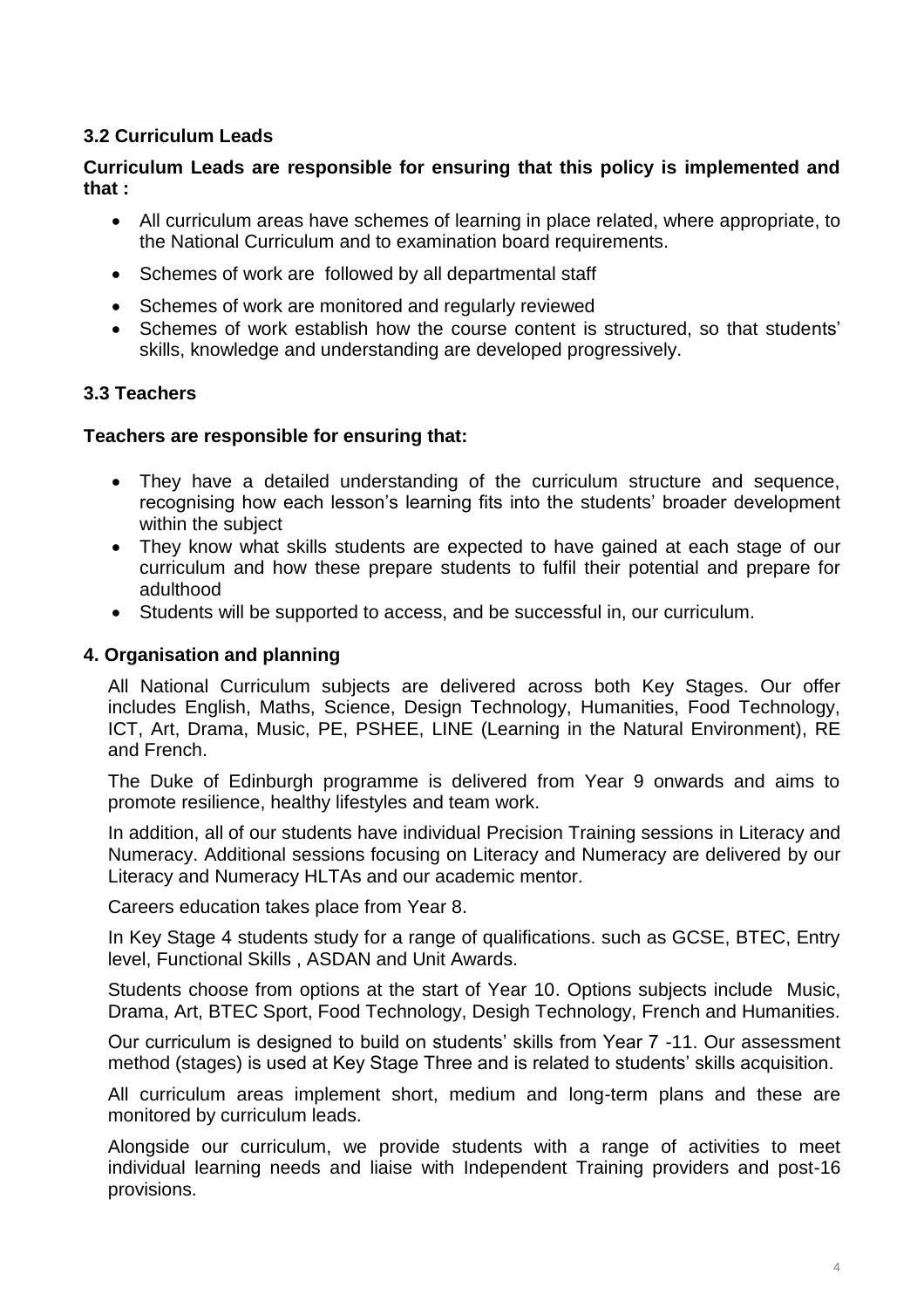# **5. Inclusion**

Teachers set high expectations for all students. They will use appropriate assessment to set ambitious targets and plan challenging work for all groups, including:

- More able students(within the context of Brook Green Centre for Learning)
- Students with low prior attainment
- Students from disadvantaged backgrounds
- Students with English as an additional language (EAL)

Teachers will plan lessons to ensure that there are no barriers to every student achieving.

Teachers will also take account of the needs of students whose first language is not English. Lessons will be planned so that teaching opportunities help students to develop their English, and to support pupils to take part in all subjects. Teaching Assistants support our students in all lessons.

Further information can be found in our statement of equality information and objectives, and in our SEND policy and the Local Offer.

# **6. Monitoring arrangements**

Governors monitor coverage of National Curriculum subjects and compliance with other statutory requirements through:

- School visits
- Discussions with the school Senior Leadership Team and Curriculum Leads both at Governors' meetings and during planned visits to the school
- Monitoring school policies

The school Senior Leadership Team monitor the delivery of the National Curriculum through our school's Quality Assurance process which includes:

- Book scrutinies
- Learning walks
- Deep dives with Curriculum Leads
- Monitoring schemes of work
- Regular calendared 'Teachmeets'
- Performance Management process

**Curriculum leads** also have responsibility for monitoring the way in which resources are stored and managed.

This policy will be reviewed annually the Deputy Headteacher. At every review, the policy will be shared with the full governing board.